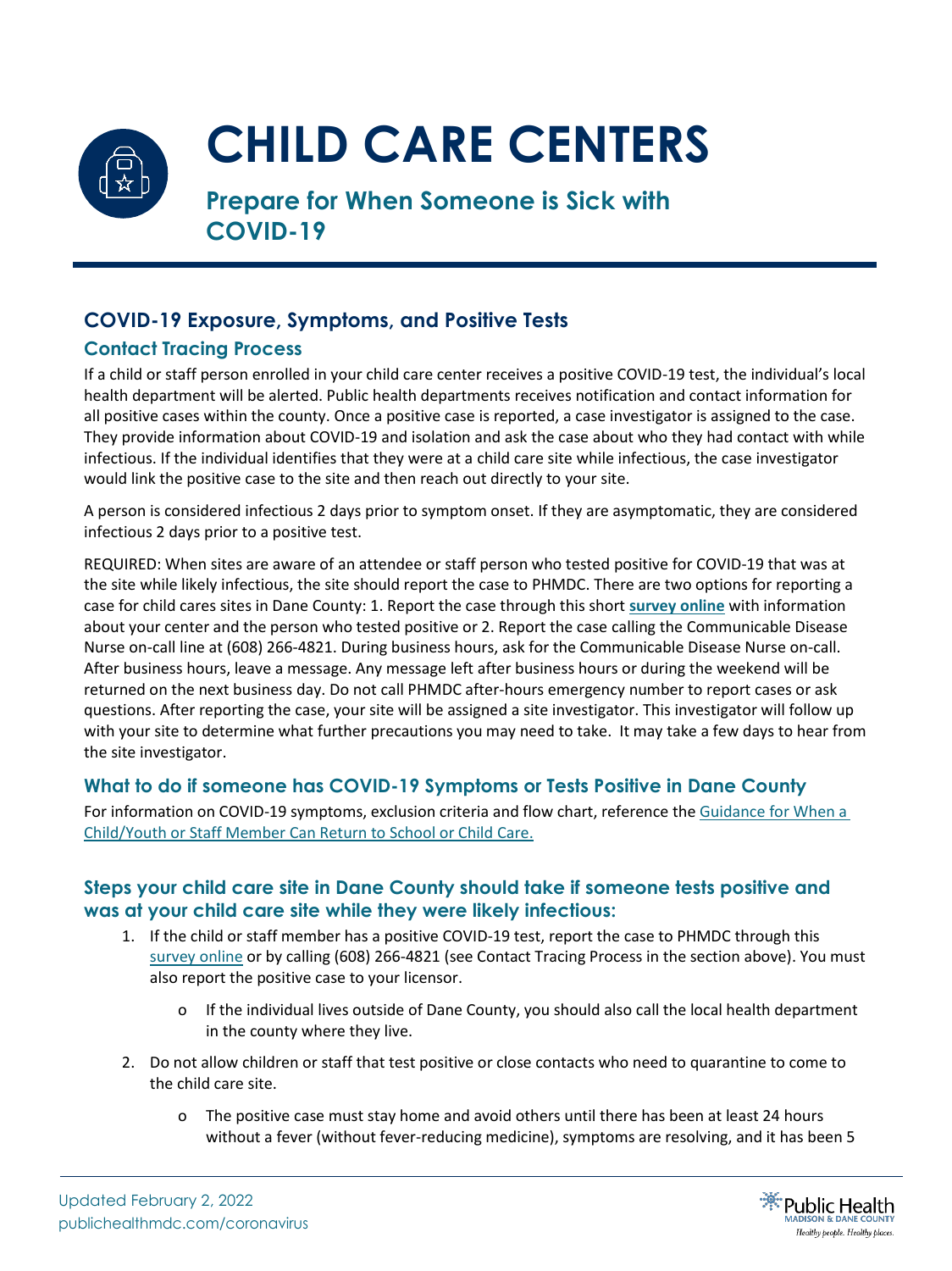days since the first day you had symptoms. The positive case must continue to wear a wellfitted mask around others for 5 additional days. People who test positive do not need a negative test before returning. Individuals who cannot wear a mask must isolate at home for the entire 10 days.

- o The child care site should identify close contacts (see definition in next section below) at the child care site and inform the close contacts that they were exposed. Some close contacts will need to quarantine. See below. You should exclude these individuals from the center and when the Public Health case/site investigator contacts your child care site, Public Health will provide a letter to give to families and staff members. The child care site will need to provide the names and other information for close contacts to public health.
- o If the person who tested positive has symptoms, they are considered infectious two days prior to symptom onset. If the person who tested positive is asymptomatic, they are considered infectious two days prior to test date.
	- Siblings or household members of close contacts can still attend the child care site

Close contacts of close contacts do *not* need to quarantine since they were not exposed to someone with COVID-19.

#### **Close Contact Guidance**

Anyone who develops symptoms should be tested as soon as possible.

| If you:                                                                                                                                                                     | Can wear a mask                                                                              | Cannot wear a mask                                                                                                                                              |
|-----------------------------------------------------------------------------------------------------------------------------------------------------------------------------|----------------------------------------------------------------------------------------------|-----------------------------------------------------------------------------------------------------------------------------------------------------------------|
| Are up to date on your COVID-19<br>vaccinations, including all booster<br>doses recommended for you &<br>either never had COVID-19 OR had<br>COVID-19 more than 90 days ago | Do not need to quarantine,<br>must wear a mask. Get tested<br>on day 5 or later if possible. | Return 11 days after<br>exposure. Another option is<br>to return 8 days after<br>exposure with a COVID-19<br>negative test* result 6 -7 days<br>after exposure. |
| Are not up to date on your COVID-19<br>vaccinations & either never had<br><b>COVID-19 OR had COVID-19 more</b><br>than 90 days ago                                          | Return 6 days after exposure<br>with a mask. Get tested on<br>day 5 or later if possible.    | Return 11 days after<br>exposure. Another option is<br>to return 8 days after<br>exposure with a COVID-19<br>negative test* result 6 -7 days<br>after exposure. |
| Had COVID-19 in the last 90 days                                                                                                                                            | Do not need to quarantine,<br>must wear a mask.                                              | Do not need to quarantine.                                                                                                                                      |

\*COVID-19 test cannot be an at-home test

- 3. The child care site should remove everyone from the areas that the person who tested positive was in and clean those areas according to [CDC guidelines.](https://www.cdc.gov/coronavirus/2019-ncov/community/disinfecting-building-facility.html)
- 4. It is recommended that each child care site has a room or space separate from others where children or employees (if the employee cannot leave right away) who may have COVID-19 wait to be evaluated or for pick-up. Only essential employees and children assigned to the room should enter, everyone should sign in and out so that there is a record of the persons who entered the room, and the room should be disinfected several times throughout the day. Everyone should maintain physical distancing and employees should wear appropriate PPE. Children who are ill should be walked out of the building to their parent or guardian.